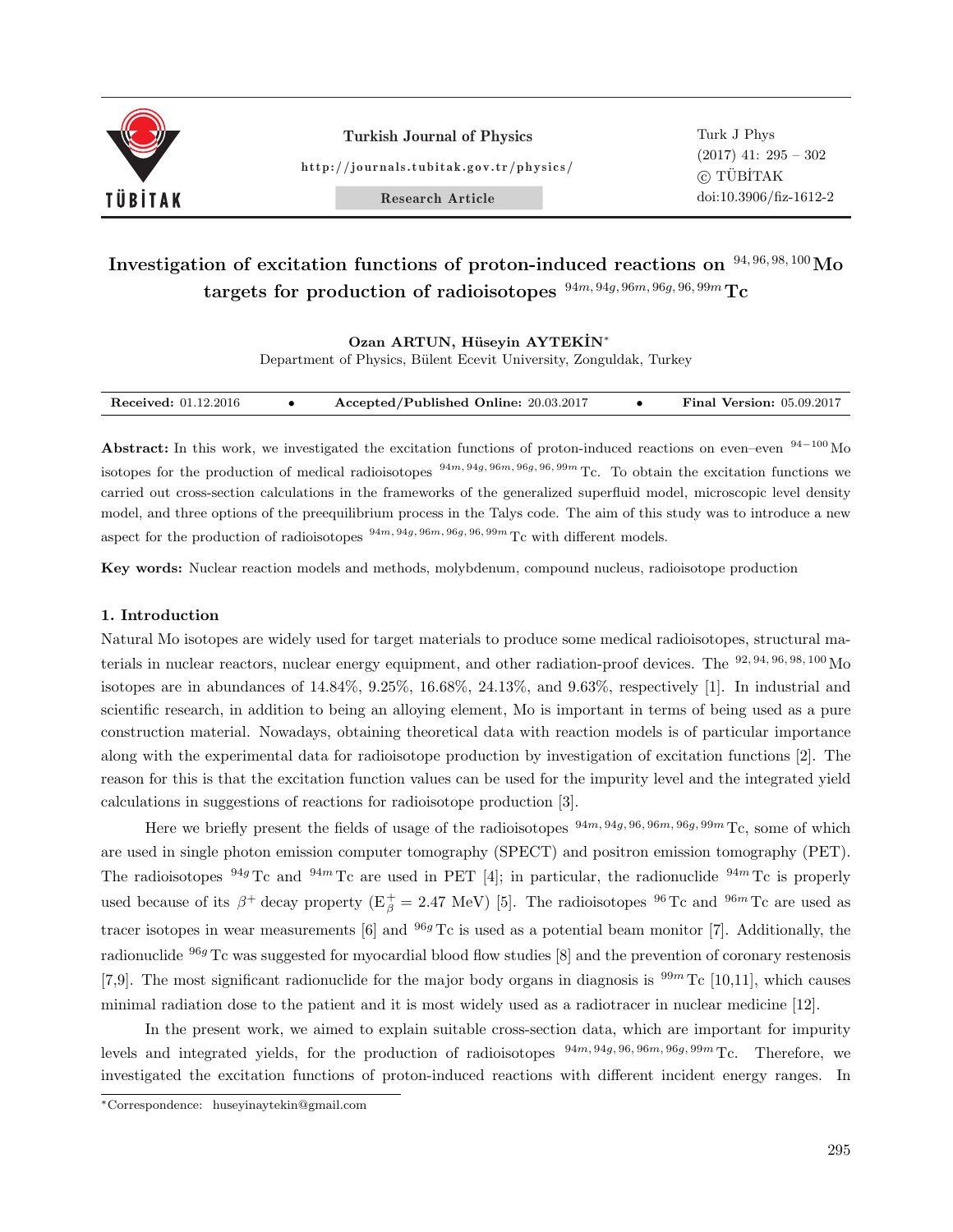the calculation of cross sections, to suggest suitable data for radioisotope production, we used nuclear reaction models such as three pre-equilibrium (PEQ) models; generalized superfluid model (GSM), which is better than the standard Fermi-gas model (FGM) with constant temperature [3]; and microscopic level density (MLD) model. This study is also a part of Ozan Artun's PhD thesis [13].

# **2. Theoretical basis and codes**

The PEQ reaction mechanism can be explained by the two-component exciton approach [14–16], which includes the FGM [3,14], GSM, and MLD model. We made the calculation with the Talys 1.6 code [17].

#### **2.1. Exciton models**

The PEQ model, which has an important mechanism, takes place between the direct process (10 *<sup>−</sup>*<sup>22</sup> s–10*−*<sup>20</sup> s) and compound process (10<sup>-18</sup> s–10<sup>-16</sup> s) [18,19]. The basis of PEQ is Griffin's exciton model, which provided the first explanation of the spectral shapes of those pre-equilibrium particles [20]. This model was also used in order to investigate the particle energy spectra and excitation functions. In Griffin's exciton model, the state density statement is important because it explains the excitation function according to particle-hole state [21]. In accordance with this model, it was assumed that the system reaches equilibrium through a series of two-body interactions by causing transitions between particle-hole states. The Talys code simulates the nuclear reactions, and it can be used for cross-section calculations in the frame of the two-component exciton model [22], which was more developed the Griffin's exciton model (one-component) [18]. We used three modes, which are preeqmode 1–3, in calculations. The difference between preeqmode 1 and preeqmode 2 is the relation of the analytical and numerical calculations of transition rates, which are energy-dependent matrix elements. The preeqmode 3 is used for numerical transition rates with an optical model to calculate the collision probability [14]. The PEQ differential form for any particle k with emission energy E*<sup>k</sup>* and with an emission rate W*<sup>k</sup>* is given as

$$
\frac{d\sigma_k^{PEQ}}{dE_k} = \sigma^{CF} \sum_{p_{\pi} = p_{\pi}^0}^{p_{\pi}^{max}} \sum_{p_v = p_v^0}^{p_v^{max}} W_k(p_{\pi}, h_{\pi}, p_{\nu}, h_{\nu}, E_k) \tau(p_{\pi}, h_{\pi}, p_{\nu}, h_{\nu}) \times P(p_{\pi}, h_{\pi}, p_{\nu}, h_{\nu}).
$$
\n(1)

In this equation,  $\sigma_{CF}$ , P, p, h, and n are compound formation cross section, the part of the pre-equilibrium population, particle number, hole number, and exciton number  $(n = p + h)$ , respectively. The  $\pi$  and  $\nu$  represent the proton and neutron, respectively [14].

## **2.2. Level density models**

The excitation function calculations were performed with two different level density models. These models are the MLD model and GSM. Detailed information about the GSM is given in the literature [3,14,23,24]. In addition to phenomenological models in the literature, we can use the MLD model via the Talys code in the excitation function calculations. The MLD model, which includes parity, spin (up to  $J = 30$ ), and excitation energy (up to 150 MeV), uses Goriely's table [25] for Skyrme force. The MLD, which can be called *ρHFM* , is given by

$$
\rho(E_x, J, \pi) = \exp\left(c\sqrt{E_x - \delta}\right) \rho_{HFM}(E_x - \delta, J, \pi),\tag{2}
$$

where  $\delta$  and c are pairing shifts and constant, respectively [14] and the HFM in  $\rho_{HFM}$  can be explained as the Hartree–Fock microscopically due to Hartree–Fock calculations.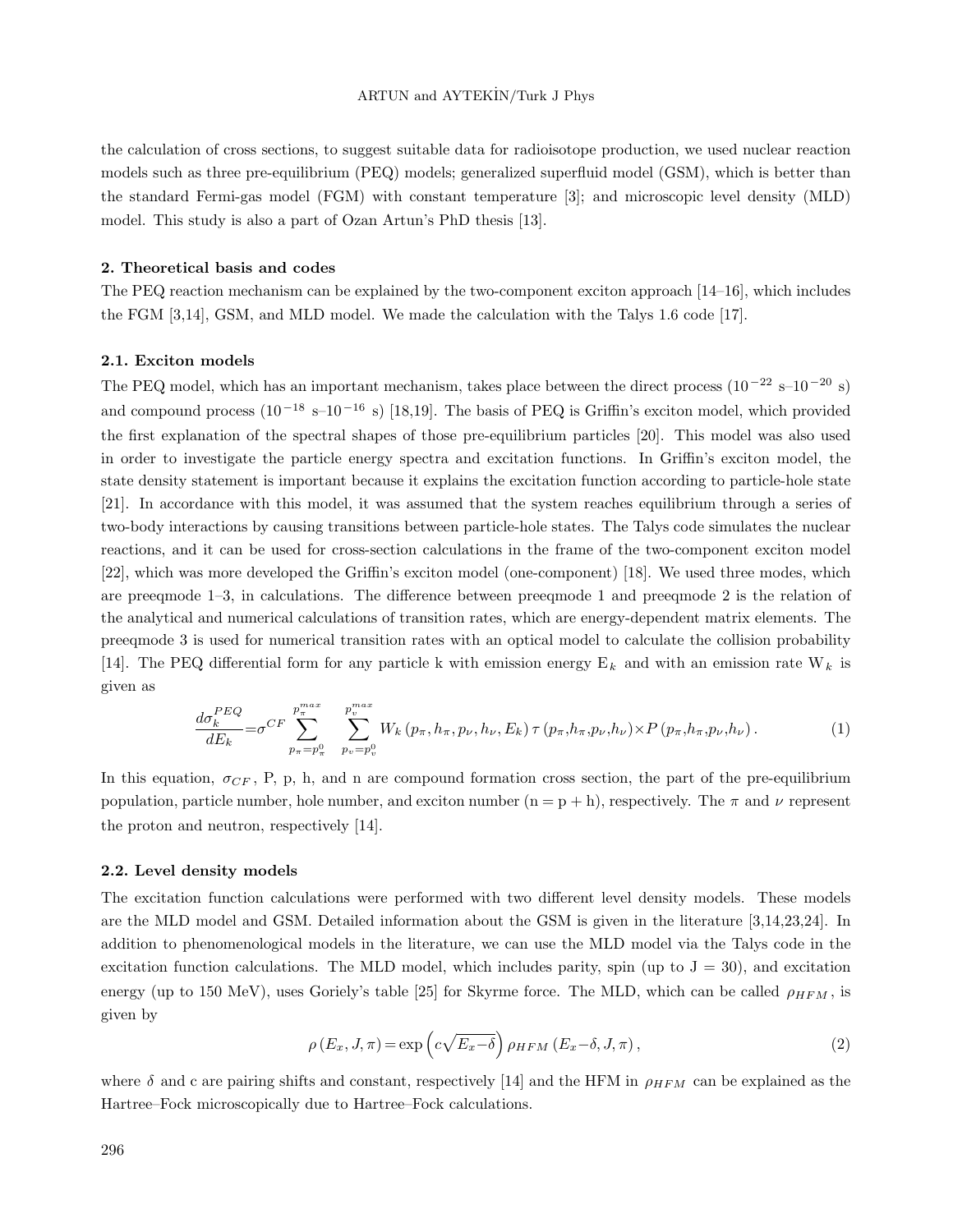## **3. Results and discussion**

In this paper, we calculated the excitation functions of proton-induced reactions for production of the radioisotopes <sup>94</sup>*m,* <sup>94</sup>*g,* <sup>96</sup>*m,* <sup>96</sup>*g,* <sup>96</sup>*,* <sup>99</sup>*<sup>m</sup>* Tc with reaction models, which are the preeqmode 1–3, GSM, and MLD model. The calculated results were compared with the experimental data in the literature. The calculated E-threshold and Q-value of reactions are shown in the Table along with the decay data of the product radionuclides, which were taken from the EXFOR database [26].

**Table.** The calculated Q- value and E-threshold energy together with decay data [2,5,7,39,40] of the product radionuclides.

| Nuclide                      | $T_{1/2}$          | Mode of     | $E_{\gamma}(keV)$ | $I_{\gamma}(\%)$ | Reactions                           | Q-value      | E-threshold |
|------------------------------|--------------------|-------------|-------------------|------------------|-------------------------------------|--------------|-------------|
|                              |                    | decay (%)   |                   |                  |                                     | (MeV)        | (MeV)       |
| $\sqrt[94m]{T_C}$            | $52.5 \text{ min}$ | $IT(0.1)$   | 992.75            | 2.3              | $\sqrt[94]{\text{Mo}}(p,n)$         | $-5.113601$  | 5.168452    |
|                              |                    |             | 1521.56           | 4.5              | $\sqrt[96]{\text{Mo}(p,3n)}$        | $-21.637032$ | 21.864284   |
| $\overline{^{94g}\text{Tc}}$ | $4.883~\mathrm{h}$ | (100)<br>EС | 871.097           | 99.9             | $\sqrt[94]{\text{Mo}(p,n)}$         | $-5.038101$  | 5.092142    |
|                              |                    |             |                   |                  | $\sqrt[96]{\text{Mo}(\text{p},3n)}$ | $-21.561532$ | 21.787991   |
| $\sqrt{96mTc}$               | $51.5 \text{ min}$ | IT(98)      | 778.196           | 1.9              | $\sqrt[94]{Mo}(p,n)$                | $-3.789876$  | 3.829680    |
|                              |                    | EC(2)       | 1200.16           | 1.09             | $\sqrt[98]{\text{Mo}(p,3n)}$        | $-19.253745$ | 19.451833   |
| $\overline{^{96g}\text{Tc}}$ | 4.28d              | EС<br>(100) | 778.196           | 99.76            | $\sqrt[94]{\text{Mo}}(p,n)$         | $-3.755596$  | 3.795040    |
|                              |                    |             | 812.54            | 82               | $\sqrt[98]{\text{Mo}(\text{p},3n)}$ | $-19.219465$ | 19.417200   |
|                              |                    |             | 849.89            | 98               |                                     |              |             |
|                              |                    |             | 1126.83           | 15.2             |                                     |              |             |
| $^{96}$ Tc                   | $4.16\ \mathrm{d}$ | $\beta^+$   | 568.80            | 0.92             | $\sqrt[96]{\text{Mo}}(p,n)$         | $-3.755596$  | 3.795040    |
|                              |                    |             | 778.22            | 100              | $\sqrt[98]{\text{Mo}(p,3n)}$        | $-19.219465$ | 19.417200   |
|                              |                    |             | 812.58            | 82               |                                     |              |             |
|                              |                    |             | 849.93            | 97.6             |                                     |              |             |
|                              |                    |             | 1126.97           | 15.2             |                                     |              |             |

# **3.1. Production of the radioisotopes** <sup>94</sup>*m,* <sup>94</sup>*<sup>g</sup>* **Tc**

The calculated excitation functions of radioisotopes  $94m, 94g$  Tc produced by (p,n) and (p,3n) reactions and all the experimental data are given in Figures 1–4. The results of the five nuclear models' calculations for the  $94\,\text{Mo}(p,n)\,94m\,\text{Te}\,$  reaction, namely preeqmod 1–3, GSM, and MLD model, and the experimental data from Rosh and Qaim, [27], Levkoskij [28], Skakun et al. [29] are shown in Figure 1. All the calculated results are close to the data reported by Skakun et al. and Rosh and Qaim up to 8 MeV from 6 MeV; however, beyond 8 MeV, the experimental cross-section results are higher than the calculated results. For the <sup>96</sup>Mo(p,3n)<sup>94*m*</sup> Tc reaction (Figure 2), the data reported by Levkovskij [28] and Hogan [30] are in agreement with the calculated results at only about 25 MeV. Although the model calculations around the maximum values underestimate the experimental results by a factor of about 3, the experimental and model results have the same trend, and their maximum values are at about the same energies (30 MeV). The <sup>94</sup>Mo(p,n)<sup>94g</sup>Tc reaction is presented in Figure 3 with the measurements reported by Rosh and Qaim [27], Levkovskij [28], and Skakun et al. [29]. For this reaction, from the threshold energy of the reaction to the maximum of the cross section, all the experimental results are lower compared to all of the calculated cross-section results and the experimental values are concentrated between 14 MeV and 19 MeV in which the experimental results are consistent with each other. In this energy range, the theoretical results are almost the same and close to the experimental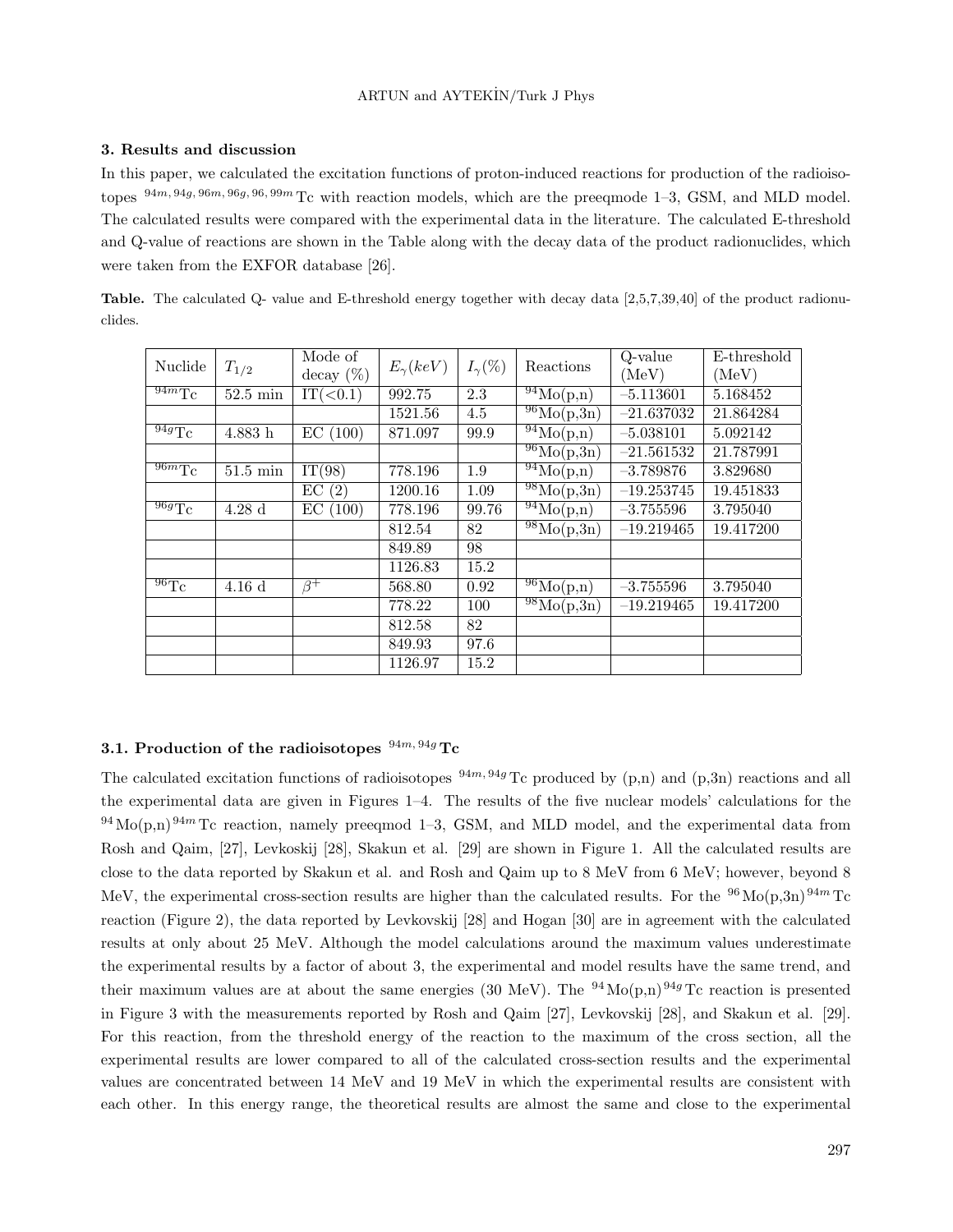# ARTUN and AYTEK˙IN/Turk J Phys

results especially with the GSM, but compared to the other theoretical results, the curve of the MLD model is far from the experimental results. The excitation function calculations of the  $96\text{Mo}(p,3n)$   $94g\text{Tc}$  reaction and the experimental results reported by Levkovskij [28] and Hogan [30] are presented in Figure 4. As seen, the model calculations are in reasonable agreement with the experimental data. As is also clearly visible in Figure 4, the calculation with the GSM are in good agreement with the results reported by Levkovskij [28] up to 29 MeV, but beyond the maximum of the excitation function the data reported by Levkovskij [28] do not have data points. For this reaction, the excitation function curve of the data reported by Hogan [30] is close to the excitation functions of the model calculations. However, while the excitation functions of preeqmode 1 and preeqmode 2 agree with the data reported by Hogan [30] (only one data point about 34 MeV), the calculation for the MLD model showed agreement with three data points beyond 39 MeV.



**Figure 1.** Comparison of excitation function of the  $^{94}$  Mo(p,n)<sup>94*m*</sup> Tc reaction with experimental data [27–29].



**Figure 3.** Comparison of excitation function of the  $^{94}$  Mo(p,n)<sup>94g</sup> Tc reaction with experimental data [27–29].



**Figure 2.** Comparison of excitation function of the  $96 \text{Mo}(p,3n)$   $94m$  Tc reaction with experimental data [28,30].



**Figure 4.** Comparison of excitation function of the  $^{96}$  Mo(p,3n)<sup>94g</sup> Tc reaction with experimental data [28,30].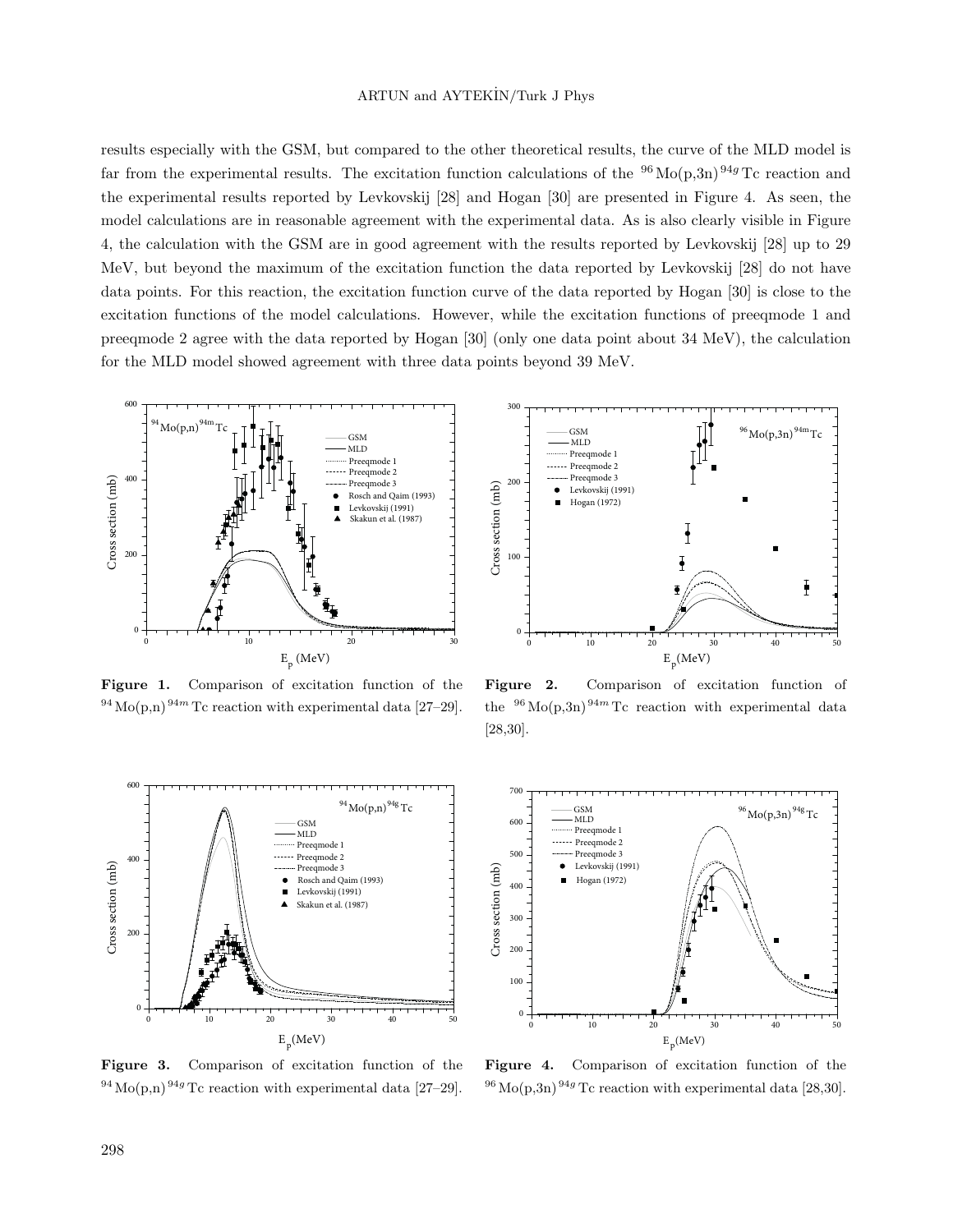## **3.2. Production of the radioisotopes** <sup>96</sup>*m,* <sup>96</sup>*g,* <sup>96</sup> **Tc**

We presented the calculated excitation functions with the experimental data for the production of radioisotopes  $96m, 96g, 96 \text{ Tc}$  in Figures 5–8. The excitation functions for the production of radioisotope  $96 \text{ Tc}$  were derived by (p,n) and (p,3n) reactions. The theoretical excitation functions and the experimental results reported by Levkovskij [28], Flynn et al. [31], and Hogan [30] for the  $^{96}$ Mo(p,n)  $^{96}$ Tc reaction are shown in Figure 5. The calculations of the experimental data described by Flynn [31] are rather good, but the data reported by Hogan [30] for this reaction is rather scanty beyond 8 MeV. The model calculations are somewhat lower than the measurements given by Levkovskij [28]. However, the results of the theoretical calculations are close to the measurements reported by Levkovskij [28] beyond the maximum of the excitation function. The excitation function calculations for the <sup>98</sup>Mo(p,3n)<sup>96</sup>Tc reaction are shown in Figure 6 and this reaction was reported in one of the experimental results by Levkovskij [28]. On the other hand, the measured data points do not satisfy in the energy range above 30 MeV. The agreement between theoretical results and the data reported by Levkovskij [28] are good beyond the threshold energy and up to 27 MeV, but in the maximum of the excitation function, the model calculations and experimental data are separated from one another. The excitation function of model calculations and all experimental data reported for  $96 \text{Mo}(p,n)$   $96m$  Tc and  $96 \text{Mo}(p,n)$   $96g$  Tc reactions are given in Figures 7 and 8, respectively. For the  $96 \text{Mo}(p,n)$   $96m$  Tc reaction, the results of model calculations are in agreement with each other and with all of the experimental data [29,30, 32] up to 7 MeV. In particular, the measurement by Zhuravlev et al. [32] agrees fairly well with all the model calculations. The measurement by Hogan [29] for this reaction is rather scanty (only five data points up to 30 MeV). The calculated excitation functions of the <sup>96</sup> Mo(p,n) <sup>96*g*</sup> Tc reaction and the measurement by Hogan [30] are shown in Figure 8. Beyond 15 MeV, although there is a slight difference, the theoretical results agree with each other and the model calculations described the data reported by Hogan [30] rather well, except for one data point about 10 MeV. In the case of the  $98 \text{ Mo}(p,3n)$   $96m$  Tc and  $98 \text{ Mo}(p,3n)$   $96g$  Tc reactions, the literature has no data reported or the measurement for comparison with model calculations; however, the calculated E-threshold and Q-value of these reactions were added to the Table.

1000



 GSM  $^{98}$ Mo(p,3n) $^{96}$ Tc 900 MLD 800 Preeqmode 1 Preeqmode 2 Preeqmode 3 700 Levkovskij (1991) Cross section (mb) Cross section (mb) 600 500 400 300 200 100 0 0 10 20 30 40 50  $E_p$ (MeV)

**Figure 5.** Comparison of excitation function of the  $96 \text{Mo}(p,n)$   $96 \text{Te}$  reaction with experimental data [28,30,31].

**Figure 6.** Comparison of excitation function of the  $^{98}$  Mo(p,3n)  $^{96}$  Tc reaction with experimental data [28].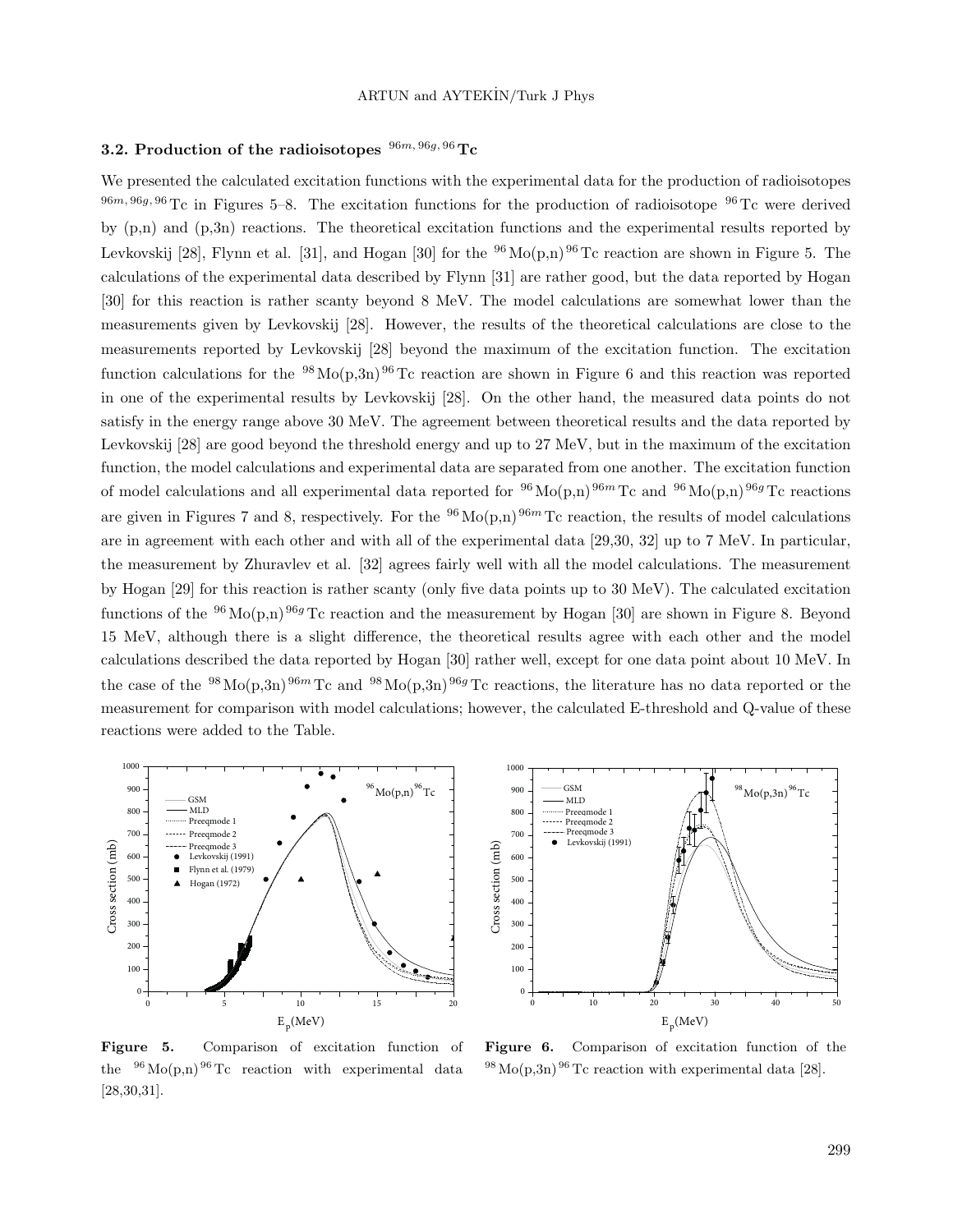

**Figure 7.** Comparison of excitation function of the  $96 \text{Mo}(p,n)$   $96m$  Tc reaction with experimental data [29,30,32].



**Figure 8.** Comparison of excitation function of the  $^{96}$  Mo(p,n)  $^{96g}$  Tc reaction with experimental data [30].

## **3.3. Production of the radioisotope** <sup>99</sup>*<sup>m</sup>* **Tc**

The excitation functions, E-threshold, and Q value for the radioisotope  $99m$  Tc produced by three different reactions are given in the Table. The calculated excitation functions with the experimental data for  $(p, \gamma)$ , and (p,2n) reactions are shown in Figures 9 and 10. The experimental data [33,34] and the model calculations for the <sup>98</sup>Mo(p,*γ*) <sup>99</sup>*<sup>m</sup>* Tc reaction are shown in Figure 9. As seen, there are two peaks, which are at 2 MeV and about 12 MeV proton incident energies. The data reported by Sauter and Kappeler [34] are in good agreement with the theoretical results. However, there is a high error rate in the measurement by Scholten et al. [33]. When this error rate is considered, the theoretical results are in agreement with the measurement by Scholten et al. [33]; on the other hand, the cross section value for this reaction is too low (*<*0.4 mb). The results of nuclear model calculations together with ten experimental data for the <sup>100</sup>Mo(p,2n)<sup>99*m*</sup> Tc reaction are shown in Figure 10. The data reported by Levkovskij [28], Lagunas-Solar et al. [35], Challan et al. [36], and Gagnon



**Figure 9.** Comparison of excitation function of the  $^{98}\text{Mo}(p,\gamma)^{99m}\text{Tc reaction with experimental data }[33,34].$ 



**Figure 10.** Comparison of excitation function of the  $100 \text{ Mo}(p,2n)$  <sup>99*m*</sup> Tc reaction with experimental data [28,35–42].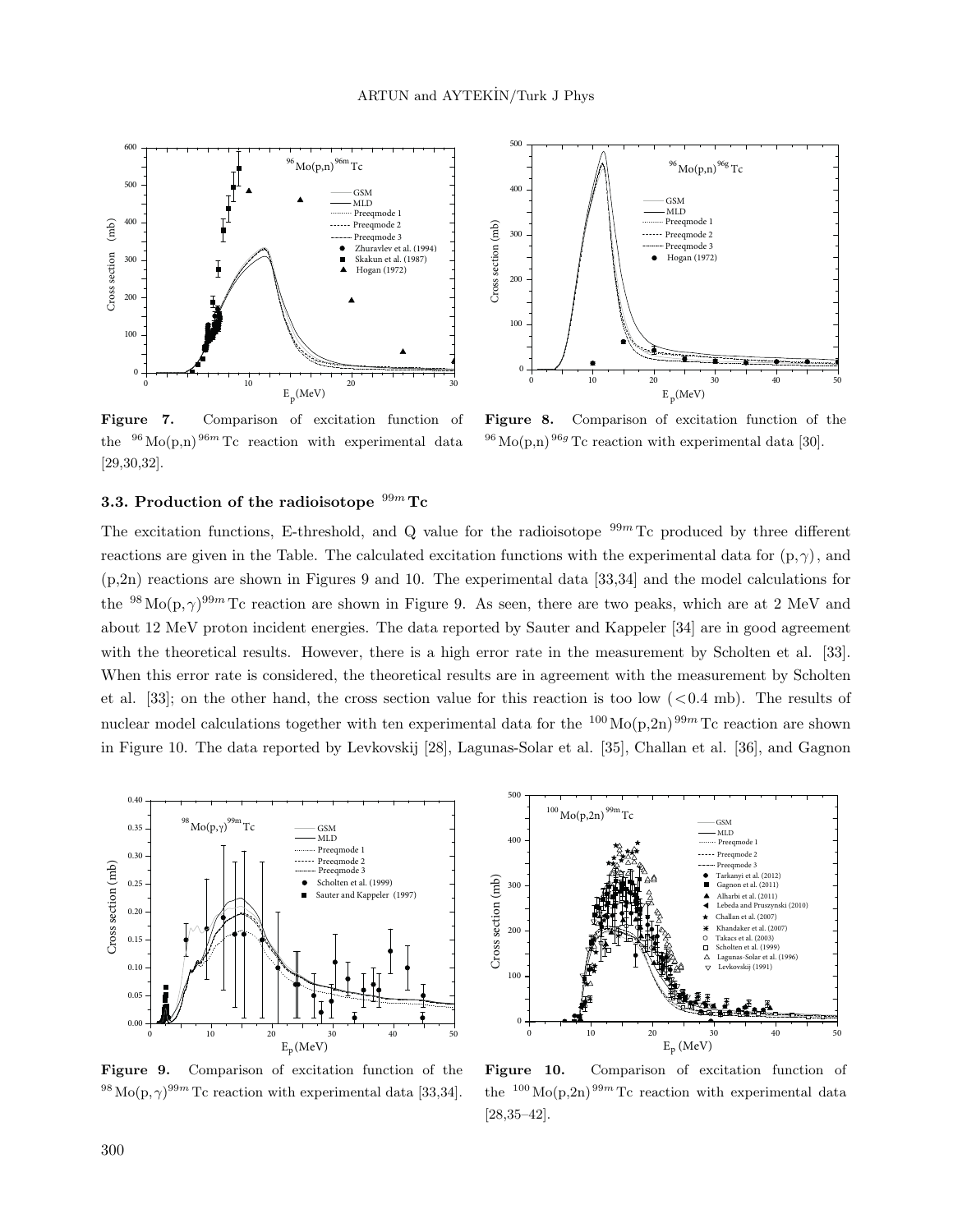# ARTUN and AYTEKİN/Turk J Phys

et al. [37] agree with the model calculations up to 11 MeV. These measurements are higher than the theoretical calculations; however, the measurements given by Takacs et al. [38], Khandaker et al. [39], and Scholten et al. [33] are close to the theoretical excitation curve. The agreement between the experimental data [40,41] and MLD in the energy range below 12 and above 20 MeV is good. The data reported by Alharbi et al. [42] are in good agreement with the MLD beyond 18 MeV. Generally, the model calculations are consistent with each other and these results are close to the experimental data beyond 18 MeV.

## **4. Summary and conclusion**

The cross-sectional distributions were obtained from the results of nuclear model calculations for the production of the radioisotopes <sup>94</sup>*m,* <sup>94</sup>*g,* <sup>96</sup>*m,* <sup>96</sup>*g,* <sup>96</sup>*,* <sup>99</sup>*<sup>m</sup>* Tc, some of which are used in SPECT and PET, via proton-induced reactions and were presented with the experimental data taken from EXFOR, and these results were compared to each other. The nuclear reaction model calculations, which are the GSM, MLD, and preeqmode1-3, were conducted in the Talys code for convenient excitation curves. The reason for this is that the excitation function curves are useful and important data for the thick target yields and impurity levels of radioisotopes. Therefore, in order to contribute to the nuclear data in the literature, we calculated cross-sectional data with different nuclear reaction models for proton-induced reactions on natural Mo isotopes for the production of the  $radioisotopes$   $94m, 94g, 96m, 96g, 96, 99m$  Tc.

#### **References**

- [1] [Audia, G.; Bersillon, O.; Blachotband, J.; Wapstra, A. H.](http://dx.doi.org/10.1016/j.nuclphysa.2003.11.001) *Nucl. Phys. A* **2003**, *729*, 3-128.
- [2] [Ditr´oi, F.; Hermanne, A.; T´ark´anyi, F.; Tak´acs, S.; Ignatyuk, A. V.](http://dx.doi.org/10.1016/j.nimb.2012.05.030) *Nucl. Instrum. Meth. Phys. Res. B* **2012**, *285*, [125-141.](http://dx.doi.org/10.1016/j.nimb.2012.05.030)
- [3] Artun, O.; Aytekin, H. *[Nucl. Instrum. Meth. Phys. Res. B](http://dx.doi.org/10.1016/j.nimb.2014.12.029)* **2015**, *345*, 1-8.
- [4] R¨osch, F.; Novgorodov, A. F.; Qaim, S. M. *Radiochim. Acta* **1994**, *64*, 113-120.
- [5] Qaim, S. M. *[Nucl. Med. Biol.](http://dx.doi.org/10.1016/S0969-8051(00)00104-9)* **2000**, *27*, 323-328.
- [6] Wu, Z.; Han, Y. *[Nucl. Instrum. Meth. B](http://dx.doi.org/10.1016/j.nimb.2011.01.126)* **2011**, *269*, 671-684.
- [7] [Tarkanyi, F.; Ditroi, F.; Szelecsenyi, F.; Sonck, M.; Hermanne, A.](http://dx.doi.org/10.1016/S0168-583X(02)01523-9) *Nucl. Instrum. Meth. B* **2002**, *198*, 11-31.
- [8] Rocco, R. J. Di; Rumsey, W. L.; Kuczynski, B. L.; Linder, K. E.; Pirro, J. P.; Narra, R. K.; Nunn, A. D. J. *J. Nucl. Mater.* **1992**, *33*, 1152-1159.
- [9] Fox, R. A. *[Australia's Phys. Eng. Sci. Med.](http://dx.doi.org/10.1007/BF03178357)* **2001**, *24*, 153-159.
- [10] Qaim, S. M. In *Radiology and Nuclear Medicin*; Lahiri, S.; Nayak, D.; Mukhopadhyay, A., Eds. Saha Institute of Nuclear Physics: Kolkata, India, 2006, pp. 1-22.
- [11] [Maiti, M.; Dutta, B.; Lahiri, S.](http://dx.doi.org/10.1016/j.apradiso.2009.09.044) *Appl. Radiat. Isot.* **2010**, *68*, 42-46.
- [12] [Qaim, S. M.; Sud´ar, S.; Scholten, B.; Koning, A. J.; Coenen, H. H.](http://dx.doi.org/10.1016/j.apradiso.2013.10.004) *Appl. Radiat. Isot.* **2014**, *85*, 101-113.
- [13] Artun, O. PhD, Department of Physics, B¨ulent Ecevit University, Zonguldak, Turkey, 2015.
- [14] Koning, A.; Hilaire, S; Goriely, S. Talys 1.6, Manual 2013.
- [15] [Koning, A. J.; Duijvestijn M. C.](http://dx.doi.org/10.1016/j.nuclphysa.2004.08.013) *Nucl. Phys. A* **2004**, *744*, 15-76.
- [16] [Gupta, S. K.](http://dx.doi.org/10.1007/BF01421531) *Z. Phys. A* **1981**, *303*, 329-333.
- [17] Talys package download, Talys 1.6, 2013.
- [18] [Aytekin, H.; Artun O.; Baldik, R.](http://dx.doi.org/10.1007/s10967-013-2478-y) *J. Radioanal. Nucl. Chem.* **2013**, *298*, 95-103.